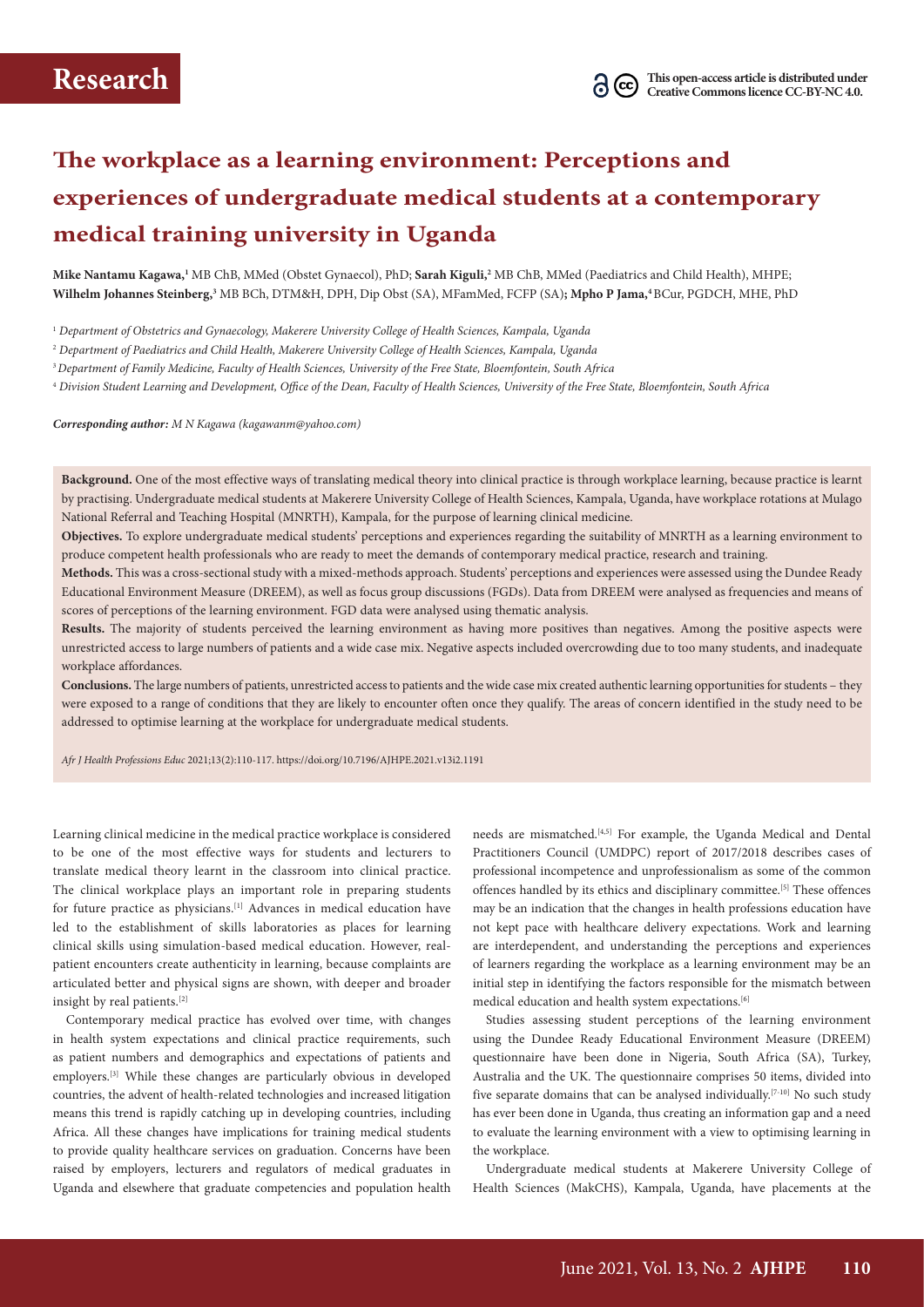# **Research**

workplace in Mulago National Referral and Teaching Hospital (MNRTH) for the purpose of learning clinical medicine as they progress from novices to proficient clinicians.

The purpose of the study was to explore undergraduate medical students' perceptions and experiences regarding the suitability of MNRTH as a learning environment that can produce competent health professionals who are ready to meet the demands of contemporary medical practice, research and training.

## **Methods**

This was a cross-sectional study design with a mixed-methods approach.

# **Setting**

MNRTH has a bed capacity of 1 500 and is about 1.8 km (19 minutes' walk) from the main campus of MakCHS. MNRTH is the MakCHS teaching hospital for all clinical specialties (surgery (general surgery, orthopaedics, cardiothoracic surgery, neurosurgery), obstetrics and gynaecology, internal medicine, paediatrics and child health, ophthalmology, anaesthesia and critical care, and ear, nose and throat), save psychiatry, for which training takes place in Butabika Hospital, a specialised hospital ~9 km from MNRTH. Undergraduate medical students at MakCHS study for 5 years before graduation, and start their comprehensive clinical placements at the workplace in the fourth year. During these placements, groups of 30 - 40 students are allocated to each clinical specialty in MNRTH for workplace learning. Clinical placement in each speciality lasts 5 weeks during their fourth year, and 7 weeks during their fifth year. Lecturers of undergraduates include all specialist doctors (with at least a Master's degrees) from MNRTH and MakCHS (Fig. 1).

Prior to their comprehensive clinical placements, undergraduates are introduced to workplace learning during clinical exposure – from the first year. This is an observership, which is intended to assist students from an early stage of their medical training, so that they learn how to relate knowledge of the basic sciences to clinical conditions in the workplace.



*Fig. 1. Hierarchy of teaching staff for undergraduates at Makerere University College of Health Sciences (MakCHS) and Mulago National Referral and Teaching Hospital (MNRTH).*

#### **Participants**

All the study participants were undergraduate medical students (MB ChB) in their fourth and fifth years of study (*N*=258). Questionnaires were sent to 216 students who were rotating at MNRTH at the time of the study (42 medical students were excluded because they were in Butabika for their psychiatry placement); 170 completed questionnaires were returned and analysed.

### **Data collection**

Quantitative data were collected using an adapted DREEM questionnaire. DREEM is a validated tool with 50 items for assessing an education environment, and has been tested for reliability and validity – though not in Uganda.<sup>[11]</sup> The adaptation focused mainly on language and context, e.g. teacher became lecturer, class became ward, and 'this year' became 'this course', so as to improve participants' understanding. The items in DREEM are scored using a Likert scale, offering the following options: strongly agree (S) – 4, agree (A) – 3, uncertain (U) – 2, disagree (D) – 1, strongly disagree  $(SD)$  – 0. Nine of the 50 items shown in italics  $(4, 8, 9, 1)$ 17, 25, 35, 39, 48 and 50) (Table 1) are negative statements and are scored as strongly agree (S) – 0, agree (A) – 1, uncertain (U) – 2, disagree (D) – 3, strongly disagree (SD) – 4.

Participants for DREEM were selected by consecutive sampling.

Qualitative data were collected using a focus group discussion (FGD) guide with questions that were formulated from the literature and items in the DREEM tool that received the lowest scores, with additional questions being formulated as the FGDs progressed. The guide included questions on matters such as preparations prior to clinical placement, learner expectations and if they were met, positive and negative learning experiences in the workplace, learning opportunities and challenges and use of spare moments in the workplace. The FGDs were conducted by the principal investigator, who was assisted by an FGD expert.

The purpose of the FGDs was to explain and corroborate the findings from DREEM.[12] Participants for the FGDs were selected by purposive sampling; they could thus be comfortable with each other and be motivated to engage freely in the discussion and generate data based on the synergy of group interaction. Students in the fourth year were placed in separate groups from those in the fifth year. Each FGD comprised 8 - 10 medical students and lasted from 45 minutes to 1 hour. Efforts were made to ensure an equal number of male and female participants in each focus group. The FGDs were conducted shortly after DREEM had been completed, and students who had completed the DREEM questionnaire were eligible to participate in FGDs; they could, therefore, provide insights into the reasons underlying their DREEM responses. After obtaining consent, the discussions were recorded using an audio recorder. Additional notes were taken to record non-verbal interactions and to document the impact of group dynamics and exchanges of views.

#### **Data analysis**

Analysis of DREEM was done using SPSS version 23 (IBM Corp., USA), to determine the overall score and the scores for the five separate domains. Scores were interpreted according to the guidelines by McAleer and Roff.<sup>[7]</sup> The five domains are perceptions of learning (PoL), perceptions of teachers (PoT), academic self-perceptions (ASP), perceptions of atmosphere (PoA) and social self-perceptions (SSP). In addition, mean scores for individual items in DREEM were determined to pinpoint specific strengths and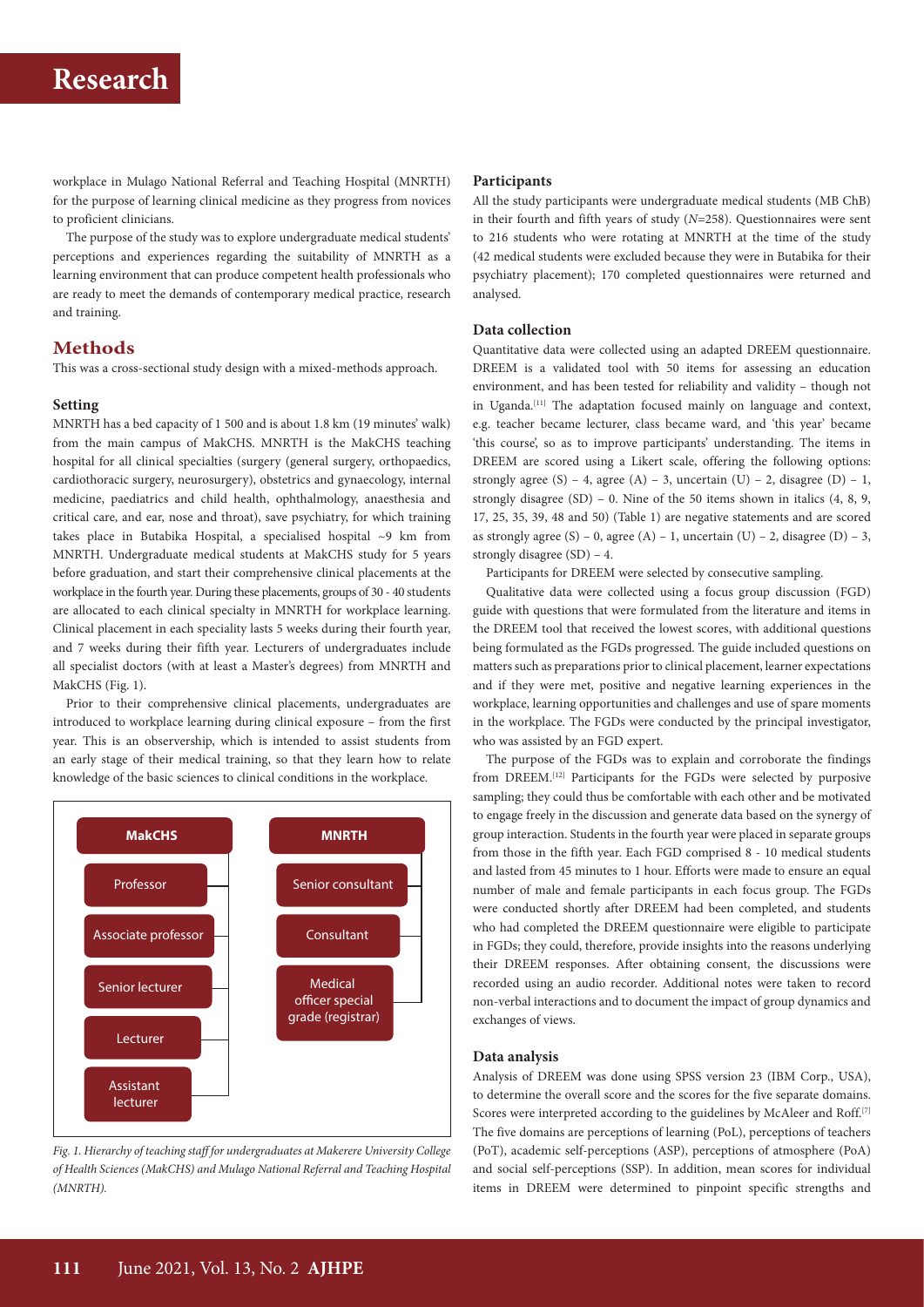# **Table 1. Dundee Ready Education Environment Measure (DREEM)**

| Table 1. Dundee Ready Education Environment measure (DREEM)<br>Domain | Item                                                                                     |
|-----------------------------------------------------------------------|------------------------------------------------------------------------------------------|
| Perception of learning                                                | I am encouraged to participate during clinical learning sessions                         |
| (12 items/maximum score 48)                                           | The clinical teaching is often stimulating                                               |
|                                                                       | The teaching is interactive between teacher and student                                  |
|                                                                       | The teaching helps me to develop my skills                                               |
|                                                                       | The teaching is well focused                                                             |
|                                                                       | The teaching helps me to develop my confidence                                           |
|                                                                       | The clinic time is put to good use                                                       |
|                                                                       | The teaching over-emphasises factual learning                                            |
|                                                                       | I'm clear about the course learning objectives                                           |
|                                                                       | The teaching encourages me to participate                                                |
|                                                                       | Lifelong learning is emphasised over short-term learning                                 |
|                                                                       | The teaching is too teacher controlled                                                   |
| Perception of teachers                                                | The lecturers are knowledgeable                                                          |
| (11 items/maximum score 44)                                           | The lecturers promote a patient-centred approach to consulting                           |
|                                                                       | The lecturers ridicule (make fun of) the students                                        |
|                                                                       | The lecturers are authoritarian                                                          |
|                                                                       | The lecturers have good communication skills with patients                               |
|                                                                       | The lecturers are good at providing feedback to students                                 |
|                                                                       | The lecturers provide constructive criticism                                             |
|                                                                       | The lecturers give good demonstrations                                                   |
|                                                                       | The lecturers get angry during teaching sessions                                         |
|                                                                       | The lecturers are well prepared for their classes                                        |
|                                                                       | The students appear to irritate the lecturers                                            |
| Academic self-perception                                              | Learning strategies that worked for me before clinical placements still work for me now  |
| (8 items/maximum score 32)                                            | I am confident about my passing this course                                              |
|                                                                       | I feel I am being well prepared for my profession                                        |
|                                                                       | The preclinical teaching was good preparation for this year's clinical clerkship work    |
|                                                                       | I'm able to practise all I need on the ward                                              |
|                                                                       | I have learnt a lot about empathy in my profession                                       |
|                                                                       | My problem-solving skills are being well developed here                                  |
|                                                                       | Much of what I have to learn seems relevant to a career in healthcare                    |
| Perception of atmosphere                                              | The atmosphere is relaxed during ward teaching                                           |
| (12 items/maximum score 48)                                           | The course is well timetabled                                                            |
|                                                                       | Cheating is a problem at Makerere University College of Health Sciences                  |
|                                                                       | The atmosphere is relaxed during theatre practice                                        |
|                                                                       | There are opportunities for me to develop interpersonal skills                           |
|                                                                       | I feel socially comfortable on the ward                                                  |
|                                                                       | The ward atmosphere allows for return demonstration                                      |
|                                                                       | I find the ward experience disappointing                                                 |
|                                                                       | I'm able to concentrate on my skills well                                                |
|                                                                       | The enjoyment outweighs the stress of the work on the ward                               |
|                                                                       | The atmosphere motivates me as a student                                                 |
|                                                                       | I feel able to ask the questions I want                                                  |
| Social self-perception                                                | There is a good support system for students on the ward: nurses, doctors and other staff |
| (7 items/maximum score 28)                                            | I am too tired to enjoy the ward work                                                    |
|                                                                       | I am rarely bored during this placement                                                  |
|                                                                       | I have good friends on the ward                                                          |
|                                                                       | The places of convenience on the ward are good                                           |
|                                                                       | I seldom feel lonely in the medical school                                               |
|                                                                       | The meals at Galloway hostel are pleasant                                                |
|                                                                       |                                                                                          |

weaknesses in the learning environment. Items with mean scores of ≥3 indicated really positive points, between 2 and 3 were aspects that could be enhanced, and ≤2 were items that needed closer examination, as these indicated real problem areas.

Data analysis from the students' FGDs was done using [ATLAS.ti](http://ATLAS.ti) software version 7 [\(ATLAS.ti](http://ATLAS.ti), Germany) according to the seven stages of the framework method.<sup>[13,14]</sup> Audio recordings of the FGDs were transcribed into text, listened to and read several times as a way of becoming immersed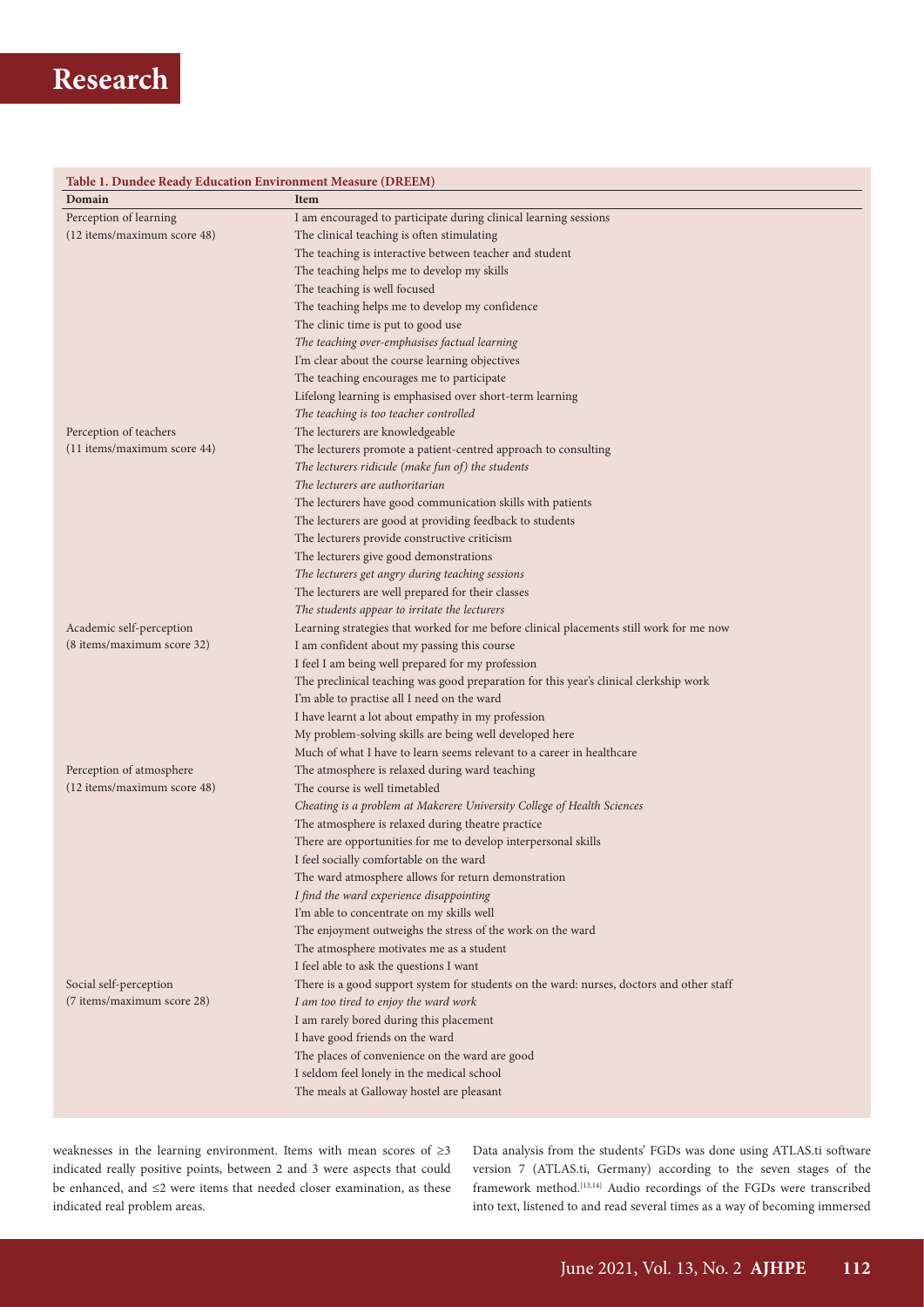# **Research**

in the data; then the data were exported to [ATLAS.ti](http://ATLAS.ti) for analysis. Using an inductive approach, quotes were identified and open coding was done by 2 individuals, who later jointly developed a list of codes. These were used to code the rest of the transcripts, and the codes were then arranged into families that constitute the themes. The themes, which were developed deductively and inductively, are based on the FGD guide, as well as discoveries of unexpected perceptions and experiences of the students. The themes were used to describe and shed light on the attributes of the workplace as a learning environment.

### **Ethical approval**

Before commencing with data collection, permission was obtained from the ethical committees of MakCHS (ref. no. 2015-125), MNRTH (ref. no. MREC 868), the Uganda National Council for Science and Technology (ref. no. SS 3935), and the University of the Free State (ref. no. ECUFS 174/2015). Participation in the study was voluntary, as the consent forms approved by the Institutional Review Board stated. Anonymity of the study participants was ensured by using numbers instead of names on the DREEM questionnaire, while participants in the FDGs were assigned and referred to by letters – not by their real names. The FGDs were conducted in one of the offices on campus to ensure visual and auditory privacy. Confidentiality was ensured by storing the completed DREEM questionnaires in a locked drawer that was accessible to only the researcher and his team, while the audio recordings and transcripts were stored as password-protected files on a password-protected laptop belonging to the researcher.

# **Results**

## **Quantitative results**

Completed questionnaires were returned by 170 students; 82 in the fourth year and 88 in the fifth year (Table 2), giving a response rate of 78%, which is similar to that of other studies.[8,9]

## **Overall perception of the learning environment**

Of the 170 respondents, 12 (7.1%) perceived the learning environment as excellent, 127 (75%) perceived it as having more positives than negatives, 27 (16%) reported that there were many problems, while 3 (1.8%) rated it as very poor (Fig. 2).

Results of the domain sub-analysis are presented as percentages for the whole study population (Table 3), while mean scores for individual items are presented in Table 4.

A total of 114 students (67%) had more positive PoL, while 15 (8.8%) viewed teaching negatively (Table 2). Five of 12 items in this domain had mean scores >3.0, 6 items had means from 2.0 to 3.0, and 1 item scored <2 (Table 3). One hundred and eight students (63.9%) perceived the lecturers (PoT) as moving in the right direction, while 33 (19.5%) indicated that the lecturers were in need of further training (Table 2). Mean scores for this domain show only 1 item with a score >3.0 (Table 3). For ASP, 59 students

| Table 2. Participant demographics |           |           |            |  |  |  |
|-----------------------------------|-----------|-----------|------------|--|--|--|
| Year of study                     | Male, $n$ | Female, n | Total, $N$ |  |  |  |
| Fourth                            | 58        | 24        | 82         |  |  |  |
| Fifth                             | 64        | 24        | 88         |  |  |  |
| Total                             | 122       | 48        | 170        |  |  |  |

(34.7%) were confident of performing well, while 85 (50%) reported a positive perception (Fig. 2). The mean scores for individual items indicate that, generally, students had a positive ASP, with 4 of the 8 items having mean scores >3.0 (Table 3). Regarding PoA, 106 students (62.4%) had a positive attitude, while 49 (28.8%) perceived the atmosphere as having many issues that needed attention (Table 2). The mean scores indicate none of the items scoring >3.0, while 3 had scores <2.0 (Table 3). In the domain of SSP, 79 students (46.5%) perceived the learning environment as not a nice place, while 74 (43.5%) reported that it was not too bad (Table 2). All items in this domain had mean scores <3.0 (Table 3), reflecting a social environment with issues.

#### **Qualitative results**

Three themes emerged from the results of the FGDs, i.e. learning opportunities, overcrowding and workplace affordances.

#### **Learning opportunities**

According to the students' perceptions, there were good learning opportunities at the workplace, because of large number of patients, unrestricted access to the patients and a wide case mix. There were also challenges, as illustrated by the following quotes:

'For Mulago as a teaching hospital, the patients are there with all sorts of diseases, so we get the exposure which is a bonus and they want you to attend to them so you can never say you don't have a patient.' – Fifth year 'About the working environment here, am very positive about it that there is opportunity to learn, because in Mulago, which is a national referral hospital, we get all kinds of patients and conditions, so there is a very big opportunity to learn.' – Fourth year

'I expected to gain practical skills in addition to enriching my knowledge but I have not yet realised all my expectations, OK, I have gained knowledge, but mostly the practical aspect is a bit lacking, it is still limited.' – Fifth year 'I know problem-based learning is supposed to be more self-driven; we do 80% of the reading and they give us a little of the 10% but then



*Fig. 2. Overall perceptions of the learning environment.*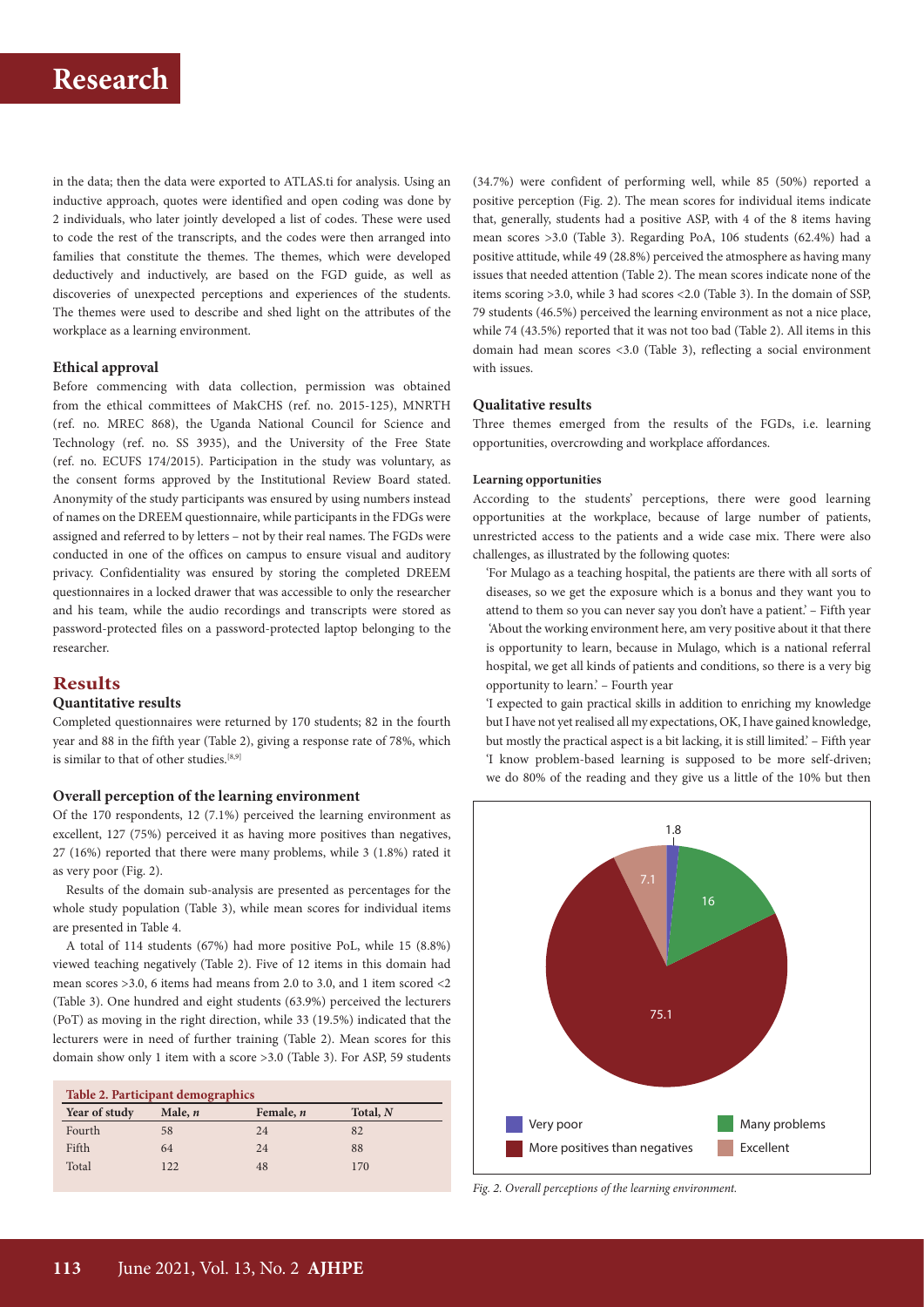| Perceptions of learning<br>(% )<br>Very poor $(0.6)$ | Perceptions of teachers<br>(%)<br>Abysmal $(0.6)$ | Academic self-perceptions<br>(%) | Perceptions of atmosphere<br>(%) | Social self-perceptions<br>(%) |
|------------------------------------------------------|---------------------------------------------------|----------------------------------|----------------------------------|--------------------------------|
|                                                      |                                                   |                                  |                                  |                                |
|                                                      |                                                   |                                  |                                  |                                |
|                                                      |                                                   | Feeling of total failure (5.3)   | A terrible environment (3.5)     | Miserable (8.8)                |
| Teaching viewed negatively                           | In need of training (19.5)                        | Many negative aspects (10.0)     | Too many issues (28.8)           | Not a nice place (46.5)        |
| (8.8)                                                |                                                   |                                  |                                  |                                |
| A more positive perception                           | Moving in the right                               | Feeling more on a positive       | A more positive attitude         | Not too bad $(43.5)$           |
| (67.1)                                               | direction $(63.9)$                                | side $(50.0)$                    | (62.4)                           |                                |
| Teaching highly thought of                           | Model lecturers (16.0)                            | Confident (34.7)                 | A good feeling overall (5.3)     | Very good socially $(1.2)$     |
| (23.5)                                               |                                                   |                                  |                                  |                                |
|                                                      |                                                   |                                  |                                  |                                |

even this 10% they are not giving it; we have to hustle to get the clinical teaching.' – Fourth year

#### **Overcrowding**

The students reported that the wards as learning spaces were overcrowded by students, as illustrated in the following quotes:

'Now, for me, those clinicals, first of all we were so many, you had to be extremely vigorous as you fight to view and you have to stand. I think I wasn't so aggressive and I reached a point when I would just sit. When people are done, I just ask someone, "what did they say?" And you find one person heard half-way, another one heard another version and another one also heard another version.' – Fourth year

'You find that there are so many of us; senior house officers, fifth years, and you the fourth years; you are the underdog, you are the lowest in the food chain, and you sometimes have to stand somewhere far from the patient's bed because the whole place is packed, they are doing something and you can't see and you learn nothing.' – Fourth year

#### **Workplace affordances**

Workplace affordances are situational factors that invite and support learner participation, and participants had this to say:

'There are some [lecturers] who trash what you say, you know introducing something and then someone tells, "That is very wrong! Ooh my God you are so stupid, our generation of doctors was better, you want to kill our patients!" - Fifth year

'I think some of these doctors have been employed because they excelled in school. Someone can excel academically but when they don't know how to teach, when they don't have the heart to teach so I think it is better for us to have somebody who can teach us whether they are excellent or not, than somebody who is so excellent but can't teach.' – Fourth year

'I think the first thing they should do is to first reorient the lecturers, the doctors or workers, on their duties besides seeing patients, they should be taught how to teach. They should train them every year like in seminars.' – Fifth year

Other contributors to workplace affordances, such as nurses, paramedics and laboratory personnel, were also not supportive, as illustrated by the following quotes:

'I think there is a problem with the nurses and yet there is a lot we can also learn from them. I realise that there is this attitude they have about medical students; I think they are not aware. If you ask for any help, they don't want to help. They tend to keep away everything you are supposed to use on the ward; the gauze, the vacutainers, the gloves, so you sort of have to beg all the time and yet they have this attitude that won't encourage you to go on.' – Fifth year

'Yes, because some of them are really very unfriendly, they are already biased, like I went to some clinic and the nurse said, "These medical students want to behave as if they are doctors." It is really our first day there and we do not know what to do, so how can we behave like doctors? Then I tried asking another one and she put me off and told me to wait for our doctors to teach us. So, for example, I might come and maybe there are no doctors, does that mean I cannot be taught? So, your day is gone, so it is not nice at all.' – Fourth year

### **Discussion**

Overall, the majority of the participants (75.1%) viewed the learning environment as having more positives than negatives (Fig. 1). This finding is comparable with results obtained by studies with regard to the education environment of medical training schools in SA and Canada.<sup>[8,15]</sup> The results of the FDGs validated the positive assessment found by DREEM among the positive attributes of the workplace at MNRTH, i.e. unrestricted access to patients, large patient numbers and wide case mix. These attributes should apply to any learning environment if the goal is an authentic learning experience where students gain knowledge, skills and the right attitudes while experiencing professional practice first-hand during their transition from a student identity to that of a clinical practitioner.<sup>[16]</sup>

There were factors at the workplace that appeared to serve as barriers to learning. Among these factors that limited student participation in learning activities were overcrowding and inadequate workplace affordances. Participation in activities at the workplace is central to the acquisition of competence, as clinical medicine is learnt by practising, and an environment with adequate workplace affordances motivates students to participate in the activities according to their ability.<sup>[17]</sup> Innovative solutions to address overcrowding in the workplace, such as using satellite learning environments, are, therefore, required to provide sufficient opportunities for all students to participate in workplace activities.<sup>[18]</sup> In the absence of supported participation in patient care, acquisition of the necessary competence can be compromised, leading to students experiencing selfperceptions of academic inadequacy, which consequently lead to poor learning outcomes.<sup>[17]</sup>

#### **Perceptions of learning**

The students generally had positive PoL at the workplace, and teaching was highly regarded (Table 2). Similar findings are reported by a study done in India.<sup>[19]</sup> The large number of patients available, a wide case mix and students having easy access to patients are important for competence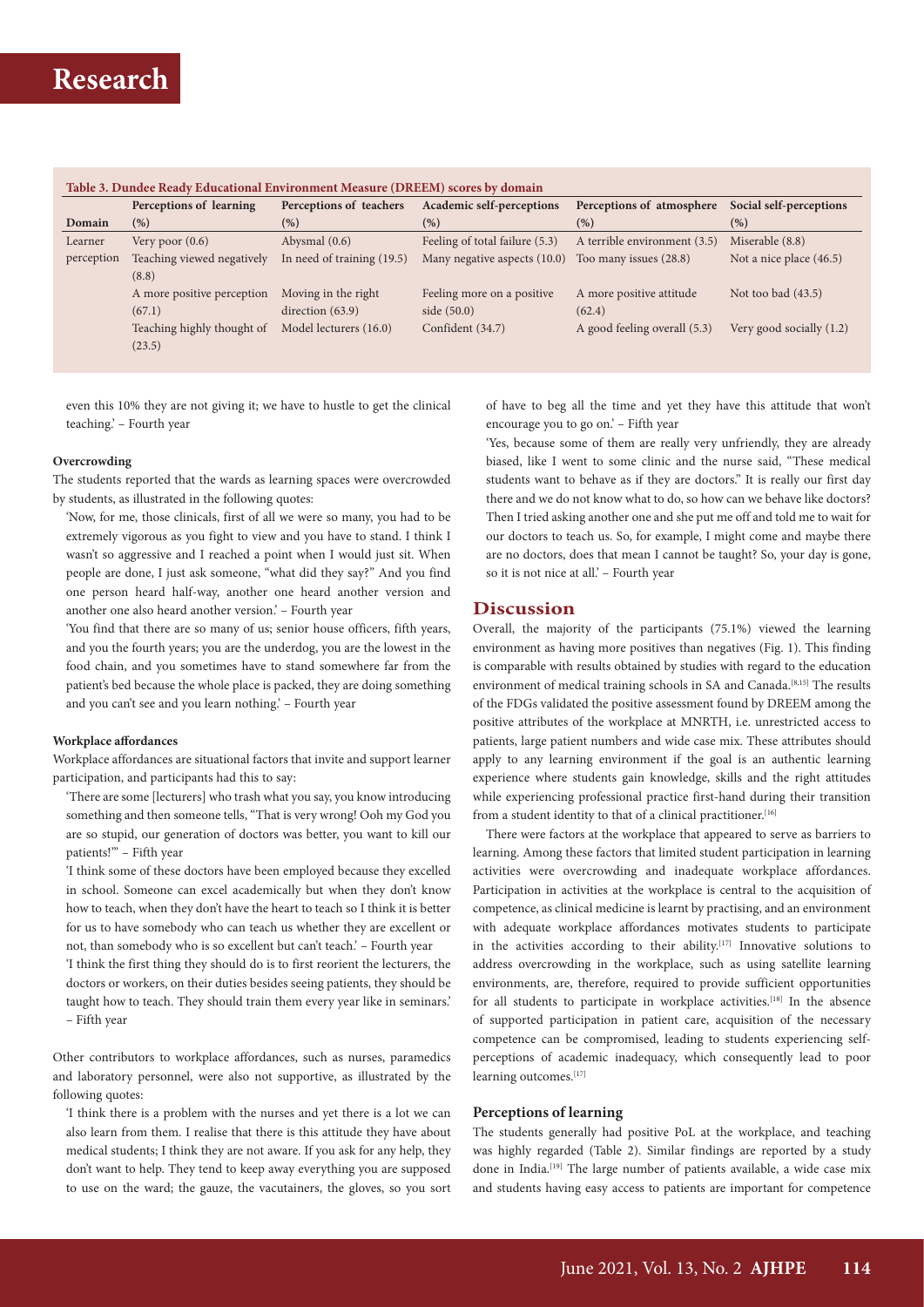| Domain                      | Table 4. Mean scores of individual items in Dundee Ready Educational Environment Measure (DREEM)<br><b>Item</b> | Mean         |
|-----------------------------|-----------------------------------------------------------------------------------------------------------------|--------------|
| Perceptions of learning     | I am encouraged to participate during clinical learning sessions                                                | 3.28         |
| (12 items/maximum score 48) | The clinical teaching is often stimulating                                                                      | 3.07         |
|                             | The teaching is interactive between teacher and student                                                         | 3.09         |
|                             | The teaching helps me to develop my skills                                                                      | 3.03         |
|                             | The teaching is well focused                                                                                    | 2.77         |
|                             | The teaching helps me to develop my confidence                                                                  | 3.15         |
|                             | The clinic time is put to good use                                                                              | 2.53         |
|                             | The teaching over-emphasises factual learning*                                                                  | 1.33         |
|                             | I'm clear about the course learning objectives                                                                  | 2.63         |
|                             | The teaching encourages me to participate                                                                       | 2.99         |
|                             | Lifelong learning is emphasised over short-term learning                                                        | 2.94         |
|                             | The teaching is too teacher controlled*                                                                         | 2.19         |
| Perceptions of teachers     | The lecturers are knowledgeable                                                                                 | 3.39         |
| (11 items/maximum score 44) | The lecturers promote a patient-centred approach to consulting                                                  | 2.73         |
|                             | The lecturers ridicule (make fun of) the students*                                                              | 2.12         |
|                             | The lecturers are authoritarian*                                                                                | 1.80         |
|                             | The lecturers have good communication skills with patients                                                      | 2.97         |
|                             | The lecturers are good at providing feedback to students                                                        | 2.24         |
|                             | The lecturers provide constructive criticism                                                                    | 2.80         |
|                             | The lecturers give good demonstrations                                                                          | 2.83         |
|                             | The lecturers get angry during teaching sessions*                                                               | 2.15         |
|                             | The lecturers are well prepared for their classes                                                               | 2.54         |
|                             | The students appear to irritate the lecturers*                                                                  | 2.30         |
| Academic self-perceptions   | Learning strategies that worked for me before clinical placements still work for me now                         | 2.00         |
| (8 items/maximum score 32)  | I am confident about my passing this course                                                                     | 3.20         |
| Perceptions of atmosphere   | I feel I am being well prepared for my profession                                                               | 3.14         |
|                             | The preclinical teaching was good preparation for this year's clinical clerkship work                           | 2.67         |
|                             | I'm able to practise all I need on the ward                                                                     | 2.26         |
|                             | I have learnt a lot about empathy in my profession                                                              | 2.83         |
|                             | My problem-solving skills are being well developed here                                                         | 3.05         |
|                             | Much of what I have to learn seems relevant to a career in healthcare                                           | 3.26         |
|                             | The atmosphere is relaxed during ward teaching                                                                  | 1.96         |
| (12 items/maximum score 48) | The course is well timetabled                                                                                   | 1.91         |
|                             |                                                                                                                 |              |
|                             | Cheating is a problem at Makerere University College of Health Sciences*                                        | 2.25<br>2.20 |
|                             | The atmosphere is relaxed during theatre practice                                                               | 2.95         |
|                             | There are opportunities for me to develop interpersonal skills                                                  |              |
|                             | I feel socially comfortable on the ward                                                                         | 2.58         |
|                             | The ward atmosphere allows for return demonstration                                                             | 2.38         |
|                             | I find the ward experience disappointing*                                                                       | 2.83         |
|                             | I'm able to concentrate on my skills well                                                                       | 2.48         |
|                             | The enjoyment outweighs the stress of the work on the ward                                                      | 1.64         |
|                             | The atmosphere motivates me as a student                                                                        | 2.34         |
|                             | I feel able to ask the questions I want                                                                         | 2.85         |
| Social self-perceptions     | There is a good support system for students on the ward: nurses, doctors and other staff                        | 2.11         |
| (7 items/maximum score 28)  | I am too tired to enjoy the ward work*                                                                          | 2.29         |
|                             | I am rarely bored during this placement                                                                         | 2.21         |
|                             | I have good friends on the ward                                                                                 | 2.93         |
|                             | The places of convenience on the ward are good                                                                  | 1.00         |
|                             | I seldom feel lonely in the medical school                                                                      | 2.27         |
|                             | The meals at Galloway hostel are pleasant                                                                       | 0.38         |

\*Negative statements for which the Likert scale score was reversed.

development, as the students are exposed to real-life experiences during workplace learning. Further analysis shows that 5 items in this domain had

mean scores of ≥3.0, indicating really positive points. Six items, however, had mean scores between 2.0 and 3.0, implying areas that need close review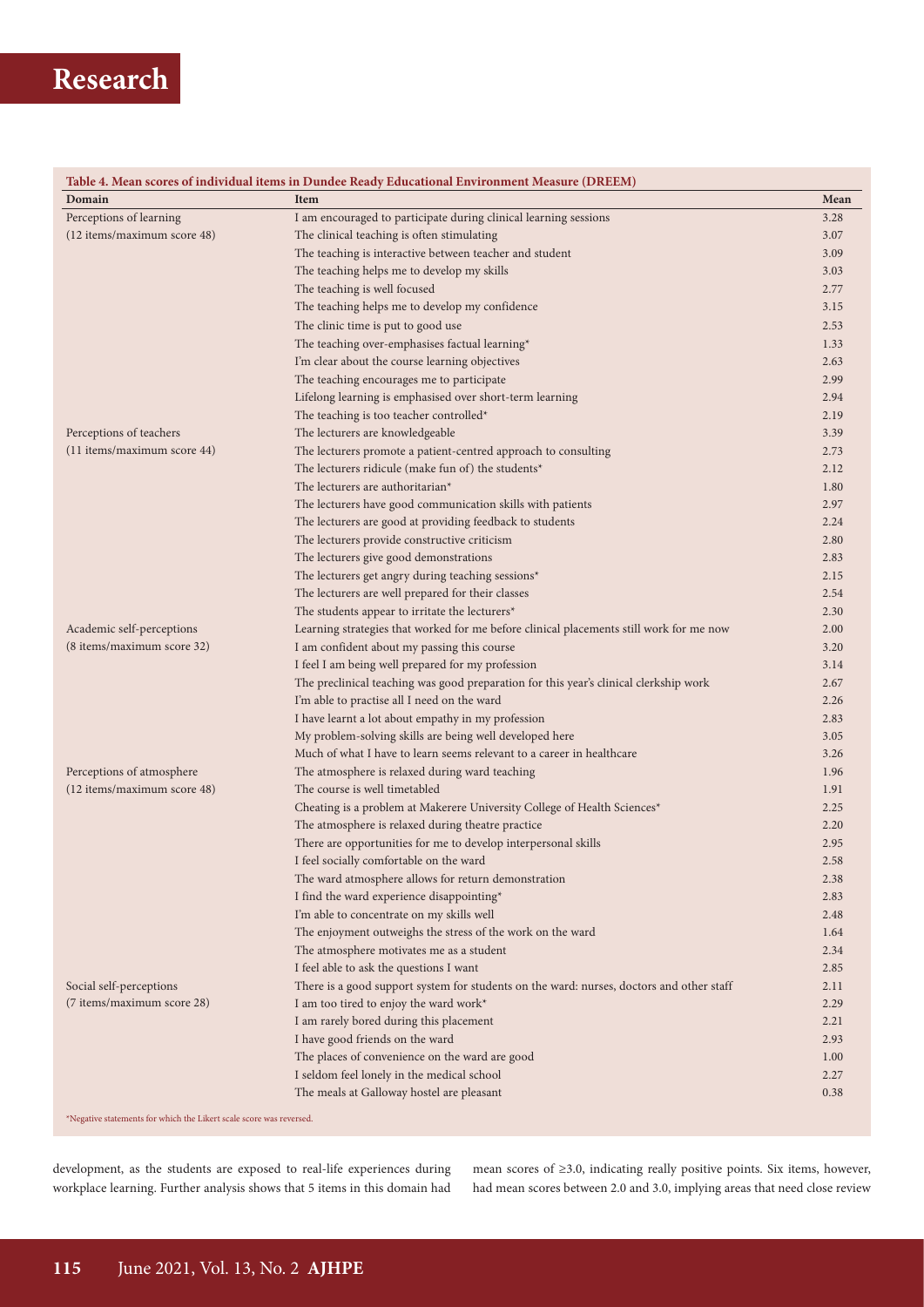(Table 3), and that students prefer a more focused approach to clinical teaching, better utilisation of clinic time, clearer learning objectives and greater participation during workplace learning.

#### **Perceptions of teachers**

While lecturers were mainly perceived as moving in the right direction and being knowledgeable, some were perceived as being in need of further training in clinical teaching (Table 2). This opinion was validated by the participants during the FGDs, when they said, 'the lecturers needed to be taught how to teach'. Many physicians are experts in their fields, but their communication-related attitudes and abilities are lacking, which can have a negative impact on students' competence development.[20] Among the attributes clinical lecturers are expected to have, such as interpersonal skills, ability to teach, professional skills and administrative skills, ability to teach was ranked highly by the medical students in one study.[21] Beyond content expertise, clinical lecturers should, therefore, have an all-round capability to diagnose patients based on the clinical findings, in addition to 'diagnosing' students by observing their skills, attitudes and knowledge expressed during the teacher-student encounter.<sup>[22]</sup> Clinical lecturers, therefore, need to be empowered to perform these tasks better, which could be achieved through focused faculty-development sessions.

#### **Academic self-perceptions**

A cumulative percentage (85%) of students expressed a positive ASP, implying that the majority were hopeful of performing well, as the workplace at MNRTH was supportive of undergraduate learning (Table 2). The medical school is essentially a community of high achievers, and ASP can be affected by actual individual achievement, or by comparison with peers. ASP reflects how students perceive themselves as fitting into the context of the learning environment,<sup>[23]</sup> which plays a very important role in ensuring the highest possible academic achievement and student satisfaction. When students perceive that the strategies they have used before suit them within the context of the learning environment, it gives them a sense of assurance in their ability to perform, they become more confident and they are encouraged to perform to their highest potential.<sup>[19]</sup> The small percentage (10%) of participants who perceived the workplace as having many negative aspects, and the 5% who reported feelings of total failure, represent a group of students whose expectations were not met during workplace learning; the attribute with the lowest mean score in this domain related to opportunities to practise at the workplace. Students with negative perceptions of the learning environment are likely to associate this environment with poor learning outcomes.[17] Similar findings are reported in an Indian study, whose authors recommend that future studies should explore the reasons behind the scores during FGDs.<sup>[19]</sup> To improve competence development during workplace learning, supported participation should be prioritised. There should be greater appreciation of content and situations in which content could be applied than of mere knowledge acquisition, which may be required mainly for passing tests.[20,24]

## **Perceptions of atmosphere**

While most participants had positive perceptions of the learning atmosphere, close to one-third (29%) perceived the atmosphere as having several issues that need changing (Table 2). All the items in this domain had mean scores of <3.0, indicating a need to enhance the atmosphere. Three items that scored

<2.0 indicate real problem areas that require closer scrutiny (Table 3). The participants identified a tense atmosphere during ward teaching, improper timetabling, and too much stress caused by work as areas that needed attention. Education stakeholders should, therefore, view the learning atmosphere as an ecosystem that is composed of lecturers, patients and students to contextualise the importance of the complex interaction between these entities for cognitive, behavioural and psychomotor applications during competence development.<sup>[23]</sup>

### **Social self-perceptions**

The social climate in a teaching institution has important implications for the learning experience.<sup>[19]</sup> The SSP domain produced results that were quite different from those of the other domains, with an almost equal number of students perceiving the learning environment as 'not too bad' (43.5%) and as 'not a nice place' (46.5%). At the extremes, a greater percentage of participants perceived the learning environment as 'miserable socially' (8.8%) than those who judged it to be 'very good socially' (1.2%). Similar results were reported by studies in Nigeria and SA.<sup>[7,8]</sup> All items in this domain had mean scores <3.0, which is worrying, because these scores reflect a learning environment with major issues (Table 3). This domain returned items with the lowest mean scores throughout DREEM, e.g. places of convenience scored 1, and meals 0.38. This reflects problem areas that need to be examined closely, because these are basic needs on Maslow's hierarchy of needs.[25] Meals are an important part of the social environment, and unpleasant meals can be a source of stress and lead to poor academic performance. Studies have demonstrated that, although brain maturation occurs early in life, certain functions continue to develop into adulthood, and nutrition can play a role in the development of abstract thinking and problem-solving skills.<sup>[26]</sup> There is, therefore, a need to create a learning environment in which social amenities are available and interaction is promoted through good social networks among students and faculty. Doing so will minimise work stress and promote learning.

#### **Study limitations**

A limitation of this study was that only the perceptions of students were explored, excluding faculty involved in clinical teaching of undergraduates at this medical school. However, this limitation is mitigated by the use of validated data collection tools and triangulation with quantitative and qualitative methods, which provided corroboration of findings.

### **Conclusions**

Overall, the majority of students perceived the learning environment as having more positives than negatives, which created authentic learning opportunities based on the availability of patients, a wide case mix, unrestricted access to patients and knowledgeable lecturers. The areas of concern included overcrowding and inadequate workplace affordances, improper approaches to clinical teaching, with few opportunities for supported participation, probably due to lecturers' inadequate clinical teaching skills, and a stressful learning atmosphere with inadequate social support networks.

#### **Recommendations**

Effective workplace learning at MNRTH requires that the positive attributes pointed out in this study are enhanced, while the negatives are addressed.